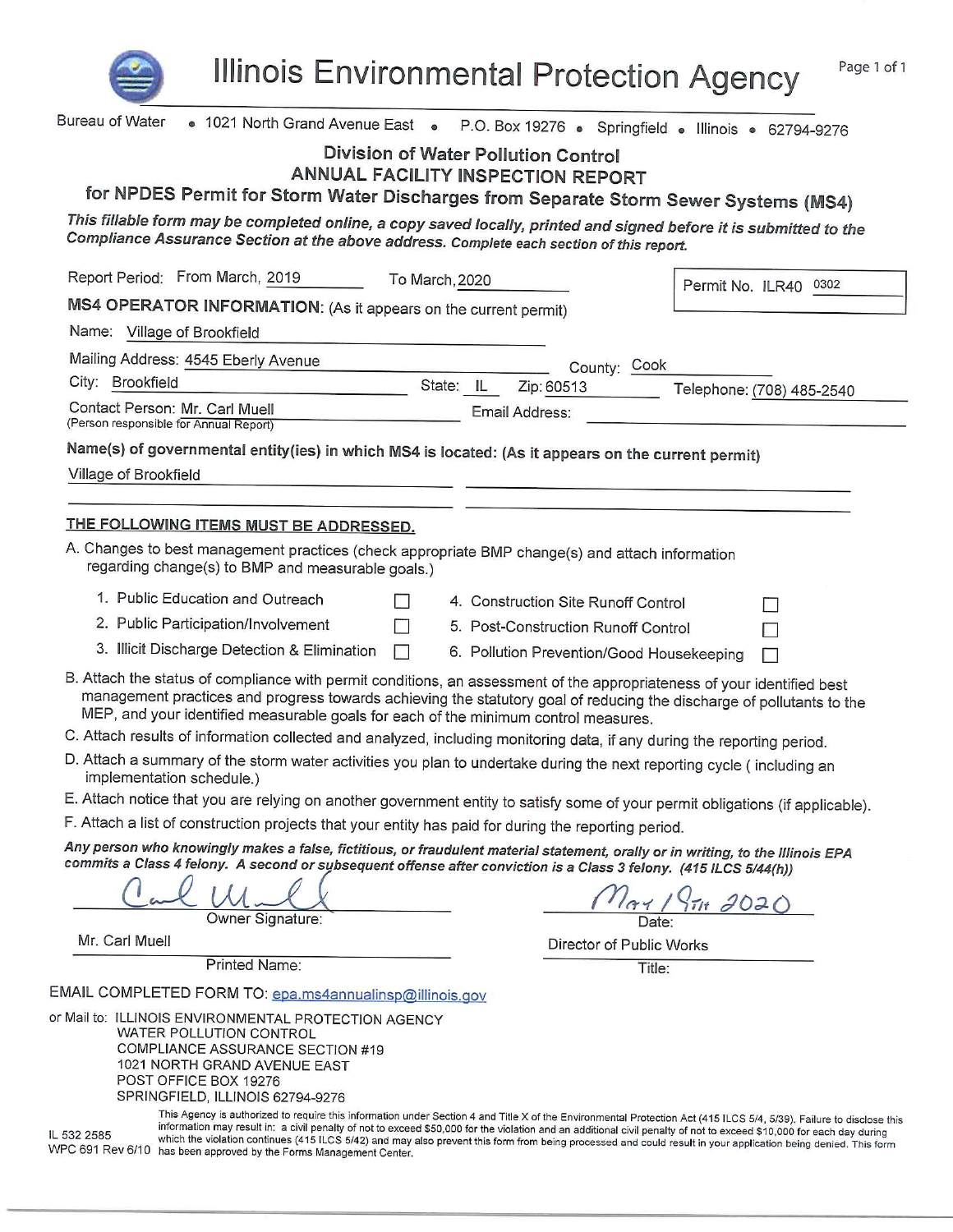# **SECTION A. CHANGES TO BEST MANAGEMENT PRACTICES**

X Indicates BMPs performed as proposed √ Indicates changes to BMPs

| Year 6                                                |                                                        |  |  |  |  |
|-------------------------------------------------------|--------------------------------------------------------|--|--|--|--|
|                                                       |                                                        |  |  |  |  |
|                                                       | A. Public Education and Outreach                       |  |  |  |  |
| X                                                     | <b>A.1 Distributed Paper Material</b>                  |  |  |  |  |
|                                                       | <b>A.2 Speaking Engagement</b>                         |  |  |  |  |
|                                                       | <b>A.3 Public Service Announcement</b>                 |  |  |  |  |
|                                                       | <b>A.4 Community Event</b>                             |  |  |  |  |
|                                                       | <b>A.5 Classroom Education Material</b>                |  |  |  |  |
| X                                                     | <b>A.6 Other Public Education</b>                      |  |  |  |  |
|                                                       |                                                        |  |  |  |  |
| <b>B. Public Participation/Involvement</b>            |                                                        |  |  |  |  |
|                                                       | <b>B.1 Public Panel</b>                                |  |  |  |  |
|                                                       | <b>B.2 Educational Volunteer</b>                       |  |  |  |  |
| $\mathbf X$                                           | <b>B.3 Stakeholder Meeting</b>                         |  |  |  |  |
|                                                       | <b>B.4 Public Hearing</b>                              |  |  |  |  |
| X                                                     | <b>B.5 Volunteer Monitoring</b>                        |  |  |  |  |
|                                                       | <b>B.6 Program Coordination</b>                        |  |  |  |  |
| X                                                     | <b>B.7 Other Public Involvement</b>                    |  |  |  |  |
|                                                       |                                                        |  |  |  |  |
| <b>C. Illicit Discharge Detection and Elimination</b> |                                                        |  |  |  |  |
| X                                                     | <b>C.1 Storm Sewer Map Preparation</b>                 |  |  |  |  |
| X                                                     | <b>C.2 Regulatory Control Program</b>                  |  |  |  |  |
|                                                       | <b>C.3 Detection/Elimination Prioritization</b>        |  |  |  |  |
|                                                       | Plan                                                   |  |  |  |  |
|                                                       | <b>C.4 Illicit Discharge Tracing Procedures</b>        |  |  |  |  |
|                                                       | <b>C.5 Illicit Source Removal Procedures</b>           |  |  |  |  |
|                                                       | <b>C.6 Program Evaluation and</b><br><b>Assessment</b> |  |  |  |  |
| X                                                     | <b>C.7 Visual Dry Weather Screening</b>                |  |  |  |  |
|                                                       | <b>C.8 Pollutant Field Testing</b>                     |  |  |  |  |
| $\mathbf X$                                           | <b>C.9 Public Notification</b>                         |  |  |  |  |
| $\bar{X}$                                             | <b>C.10 Other Illicit Discharge Controls</b>           |  |  |  |  |

| Year 6                                     |                                                 |  |  |  |  |
|--------------------------------------------|-------------------------------------------------|--|--|--|--|
|                                            |                                                 |  |  |  |  |
| <b>D. Construction Site Runoff Control</b> |                                                 |  |  |  |  |
| X                                          | <b>D.1 Regulatory Control Program</b>           |  |  |  |  |
| X                                          | <b>D.2 Erosion and Sediment Control BMPs</b>    |  |  |  |  |
| $\overline{X}$                             | <b>D.3 Other Waste Control Program</b>          |  |  |  |  |
| $\overline{X}$                             | <b>D.4 Site Plan Review Procedures</b>          |  |  |  |  |
| $\overline{\mathbf{X}}$                    | <b>D.5 Public Information Handling</b>          |  |  |  |  |
|                                            | <b>Procedures</b>                               |  |  |  |  |
| X                                          | <b>D.6 Site Inspection/Enforcement</b>          |  |  |  |  |
|                                            | <b>Procedures</b>                               |  |  |  |  |
|                                            | <b>D.7 Other Construction Site Runoff</b>       |  |  |  |  |
|                                            | <b>Controls</b>                                 |  |  |  |  |
|                                            |                                                 |  |  |  |  |
|                                            | <b>E. Post-Construction Runoff Control</b>      |  |  |  |  |
| X                                          | <b>E.1 Community Control Strategy</b>           |  |  |  |  |
| $\mathbf X$                                | <b>E.2 Regulatory Control Program</b>           |  |  |  |  |
| X                                          | E.3 Long Term O&M Procedures                    |  |  |  |  |
|                                            | <b>E.4 Pre-Const Review of BMP Designs</b>      |  |  |  |  |
| X                                          | <b>E.5 Site Inspections During Construction</b> |  |  |  |  |
| $\overline{X}$                             | <b>E.6 Post-Construction Inspections</b>        |  |  |  |  |
|                                            | <b>E.7 Other Post-Const Runoff Controls</b>     |  |  |  |  |
|                                            |                                                 |  |  |  |  |
| F. Pollution Prevention/Good Housekeeping  |                                                 |  |  |  |  |
| X                                          | <b>F.1 Employee Training Program</b>            |  |  |  |  |
| $\frac{X}{X}$                              | <b>F.2 Inspection and Maintenance Program</b>   |  |  |  |  |
|                                            | F.3 Municipal Operations Storm Water            |  |  |  |  |
|                                            | <b>Control</b>                                  |  |  |  |  |
|                                            | <b>F.4 Municipal Operations Waste Disposal</b>  |  |  |  |  |
|                                            | <b>F.5 Flood Management/Assess Guidelines</b>   |  |  |  |  |
| X                                          | <b>F.6 Other Municipal Operations Controls</b>  |  |  |  |  |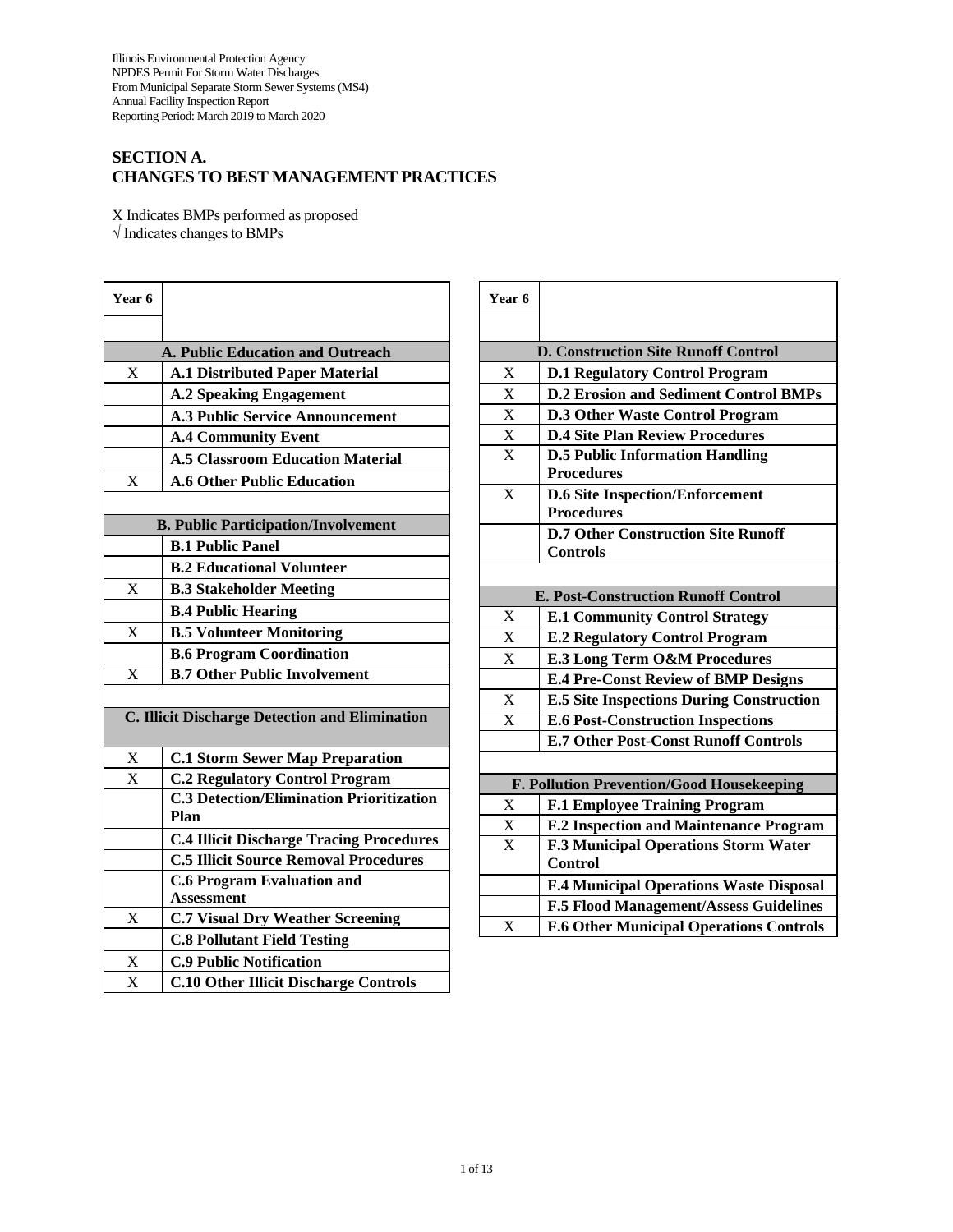# **SECTION B. STATUS OF COMPLIANCE WITH PERMIT CONDITIONS**

The status of BMPs and measureable goals from Year 6 are described below in the following categories (A-F):

# **A: PUBLIC EDUCATION AND OUTREACH**

# **A.1: Distributed Paper Material**

The Goal for this program is to increase the awareness to impacts of stormwater discharges on water bodies and the actions the public can take to reduce discharge of pollutants, as well as discharge overall.

Goal for Year 6: Include further information in Newsletter regarding green infrastructure strategies.

Status: Information regarding storm water issues, flooding, recycling, leaf pickup, Village-wide cleanups, Salt Creek cleanup activities, Adopt-a-Spot, bulk item removal, water conservation, Christmas tree recycling, as well as articles from the Conservation Commission, Tree City USA, and spring cleanup recommendations are included in the Village's newsletter, entitled "The Brookfielder". The newsletter is mailed to all 19,000 residents and may also be picked up at Village Hall as well as viewed online. Additional green infrastructure strategies are being researched and will be included in future publications. The intent is to reach out to all residents of all ages. Copies of the newsletter are kept on file.

## **A.6: Other Public Education**

The Goal for this program is to increase the awareness of impacts of stormwater discharges on water bodies and the actions the public can take to reduce discharge of pollutants as well as discharge overall.

Goal for Year 6: Continue website and modify as needed.

Status: The Village has launched a section on the Village website entitled "Stormwater Information" which contains background information regarding the NPDES Phase II Stormwater Program (MS4s) as well as a link to the EPA MS4 website[: www.epa.gov/npdes/stormwater.](http://www.epa.gov/npdes/stormwater) It also includes the Notice of Intent (NOI) document and Annual Reports. Background information regarding Green Infrastructure strategies is currently being reviewed with the intent of being included in the future.

Currently, the website contains an informative section from the Beautification Commission regarding the mission of the various clean up and planting groups in the Village. The website also contains a page from the Conservation Commission with informative material regarding ecological restoration as well as links to Chicago Wilderness, Salt Creek, Forest Preserve District of Cook County, and DesPlaines River Valley Restoration Volunteers, which all contain further education regarding stormwater and ecological processes.

Furthermore, the Village website continued to include information regarding street sweeping, yard waste disposal, tree planting, recycling, and garbage pick-up as it has done in years past. The website is maintained by the Village Manager's office. The intent is to reach out to all residents of all ages.

# **B: PUBLIC PARTICIPATION/INVOLVEMENT**

#### **B.3: Stakeholder Meeetings**

The Goal for this program is to facilitate resident participation and involvement, thereby increasing resident empowerment and responsibility. Through this partnership, the residents can be utilized as a resource in the Storm Water Program.

Goal for Year 6: No milestone goal established.

Status: The Conservation Commission hosts meetings on a monthly basis. The meetings are open to all residents. Approximately 12 residents are in attendance each meeting. The Beautification Commission also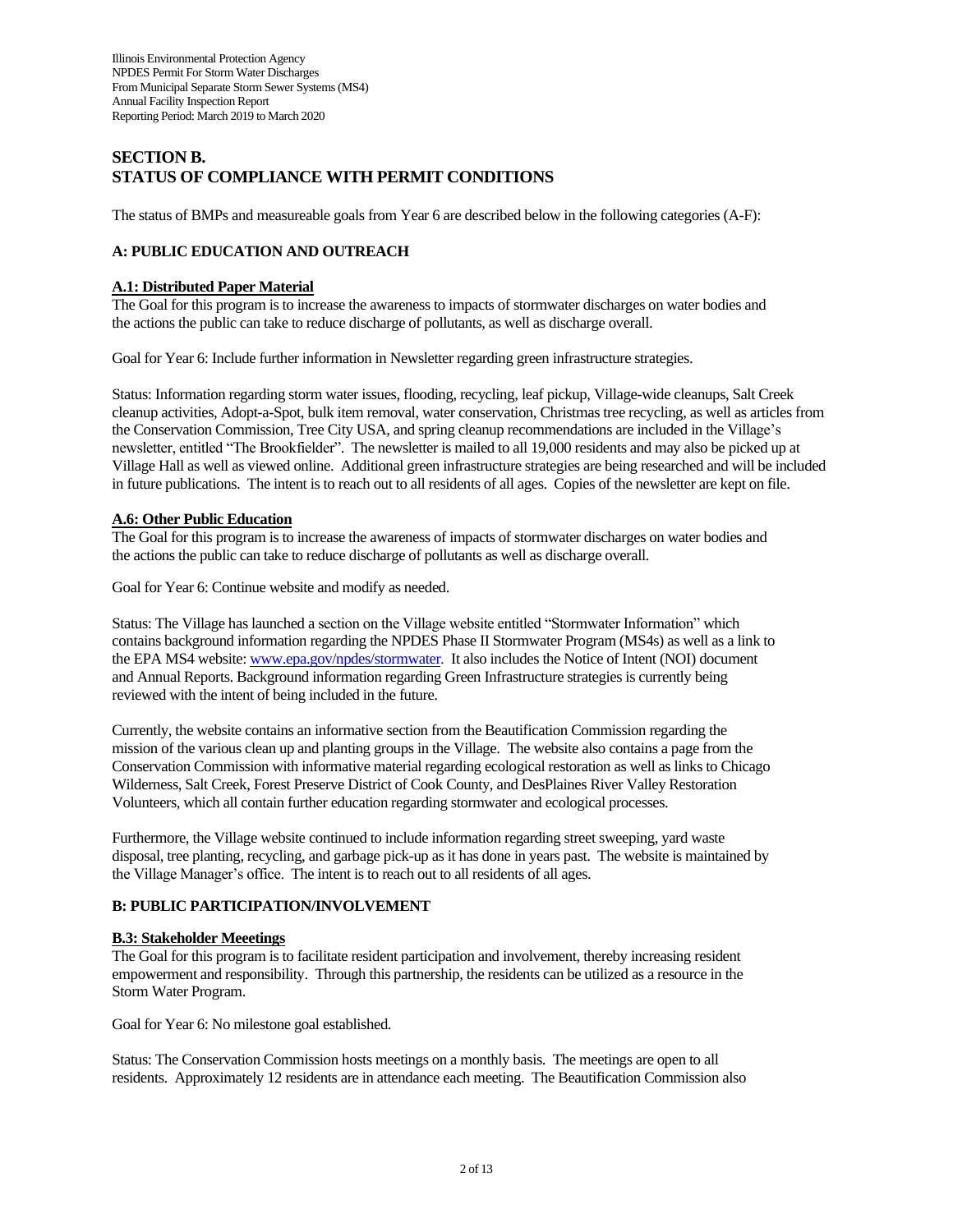hosts meetings on a monthly basis, which are open to all residents. Approximately 12 residents are in attendance each meeting. Adopt-a-Spot hosts a yearly meeting, of which approximately 35 people attend each year.

All of the above groups provide excellent opportunities for resident involvement and are in partnership with the Village Staff.

## **B.5: Volunteer Monitoring**

The Goal for this program is to facilitate resident participation and involvement, thereby increasing resident empowerment and responsibility. Through this partnership, the residents can be utilized as a resource in the Storm Water Program.

Goal for Year 6: Continue volunteer based annual clean-up program.

Status: Adopt-a-Spot is an ongoing program which was overseen by the Beautification Commission. The program includes approximately 40 sites within the Village and is implemented approximately 5 times over the course of the year. Volunteers are organized to pick up litter and pull weeds from flowerbeds in parks, provide landscaping to traffic islands, historical markers and other public spaces. The Village provides supplies such as trash bags and disposal service for debris and litter.

The Beautification Commission is the local group which also hosts an Adopt-a-Highway program. Approximately 12 residents participate in clean-up activities along Ogden Avenue, 4 times a year. The Village provides supplies such as trash bags and disposal service for debris and litter.

The Conservation Commission held a Clean Up Day entitled "Project N.I.C.E." which was held in April. Approximately 2 each 20 Cubic Yard dumpsters were filled with debris and removed, for a total of 40 Cubic yards of removal. In the Spring, the Village provided 150 Cubic Yards of Mulch,10 Cubic Yards of Topsoil, and 40 man-hours and equipment hours of assistance.

The Village continued its "Meet the Creek" program which began in 2006. The program is based upon educating residents of all ages about the Salt Creek ecosystem and includes Canoe Training on Salt Creek, as well as reptilian education and information regarding wildflowers. A relevant subject of the education that is provided is storm water awareness, specifically the quality and quantity of storm water entering the creek and how it affects the ecosystem. The program also includes a volunteer aspect which includes 4 to 5 work days of removing invasive species along the creek such as Crownweed, Teasle, Buckthorn, Honey Suckle, etc. Over 30 residents were involved this past reporting period.

The Village has maintained its Governor's Hometown Award status for 25 years, by working together with local schools, cub scouts, religious organizations, and others to include for over 250 residents in participation with volunteer activities, many of which include clean up and debris removal.

# **B.7 Other Public Involvement**

The Goal for this program is to facilitate resident participation and involvement, thereby increasing resident empowerment and responsibility. Through this partnership, the residents can be utilized as a resource in the Storm Water Program.

Goal for Year 6: Continue volunteer stenciling program.

Status: Public Works has purchased a placard which contains the message "No Dumping, Drains to Waterways". A copy of the placard is kept on file and is being considered for use in the future.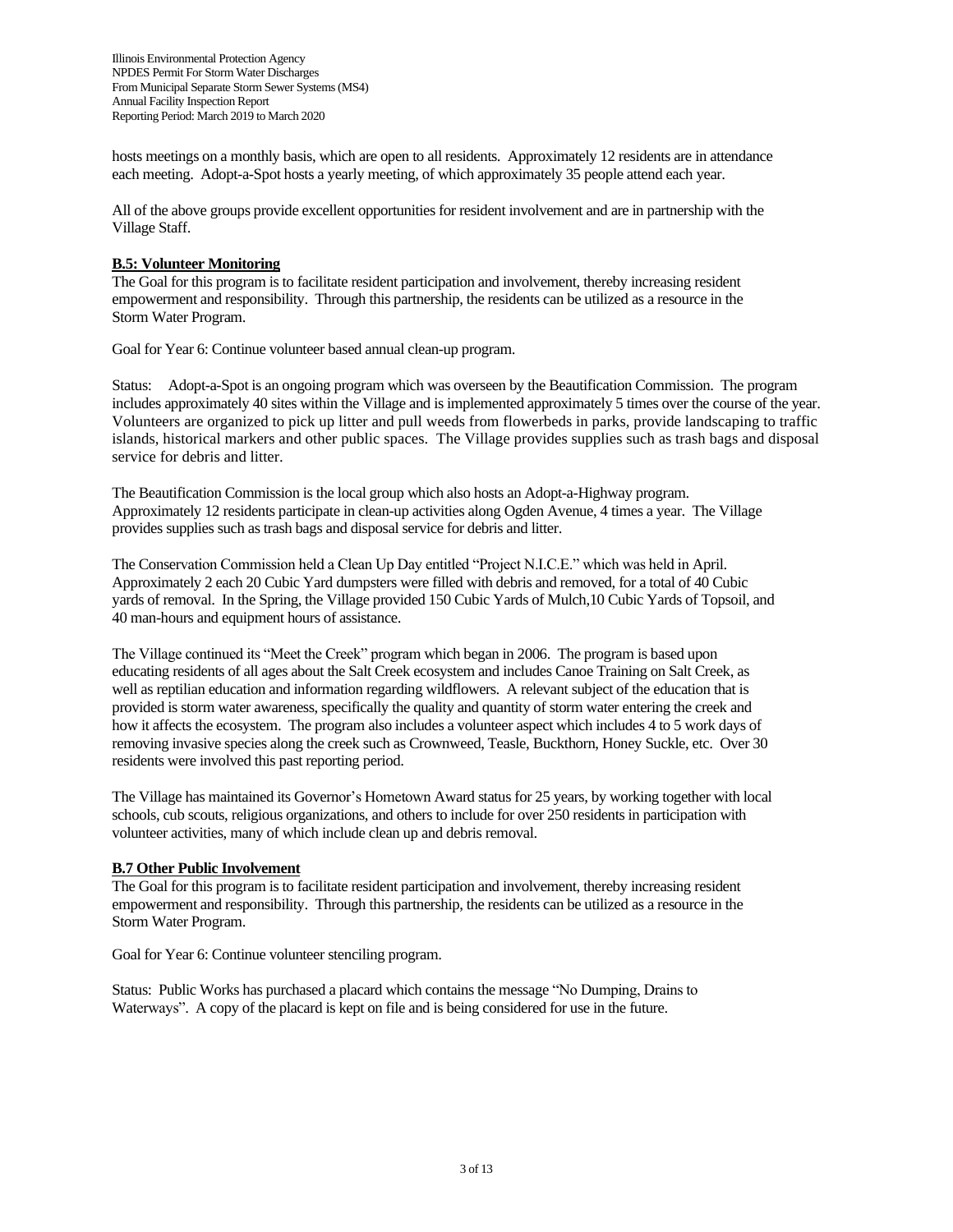## **C: ILLICIT DISCHARGE DETECTION AND ELIMINATION**

#### **C.1: Storm Sewer Map Preparation**

The Goal for this program is to develop a map of storm sewers and their outfalls.

Goal for Year 6: Continue to update atlas with as-built information.

Status: The Storm Sewer map is continually updated each Construction season by Hancock Engineering. Any additional outfalls or revisions to existing outfalls are added to the map.

#### **C.2: Illicit Discharge and Dumping Ordinances**

The Goal for this program is to reduce and eliminate all illicit discharges and illegal dumping into the storm sewer system.

Goal for Year 6: Coordinate Village ordinance with proposed updated Cook County (WMO).

Status: The Illicit Discharge and Illegal Dumping Ordinance with penalties remains in place. As of May 1, 2014, the Cook County Watershed Management Ordinance (WMO) which contains language and authority regarding this matter became effective. Upon further review of the WMO, Village staff will determine if additional requirements or more stringent penalties are found. The draft WMO contained language regarding enforceable requirements for the prompt reporting to the MS4 of all releases, spills and other unpermitted discharges to the separate storm sewer system. The final version will be reviewed to ensure similar content is included.

#### **C.7: Visual Dry Weather Screening**

The Goal for this program is to determine the amount of illegal discharges which are occurring within the Village.

Goal for Year 6: Inspect and document all storm sewer outfalls.

Status: All of the nine (9) outfalls in the Village were inspected approximately on a quarterly basis. In total, 36 inspections were performed. No illegal discharges were observed, fish kills, color changes, or detection of any other unknown substances. In addition, the outfalls were checked after a rain event. The Village has created a form to record and monitor the inspection data. The form will be utilized in future reporting periods.

The Village inventory includes approximately 125 industrial and commercial facilities. No violations were reported or found at these locations. These locations are inspected periodically on an as-needed basis. The next reporting period will attempt to quantify the amount of facilities and the amount of inspections performed.

#### **C.9: Public Notification**

The Goal for this program is to make the public aware of the penalties for illegal discharge and discourage illegal discharge.

Goal for Year 6: Continue updates.

Status: Typically, one of the quarterly newsletters addresses this matter, as reflected in this reporting period.

#### **C.10: Other Discharge Controls**

The Goal for this program is to ultimately reduce and eliminate all illicit discharges and illegal dumping into the storm sewer system.

Goal for Year 6: Continue all programs.

Status: The Village of Brookfield has maintained its membership in the West Cook County Solid Waste Agency (WCCSWA). The WCCSWA offers many beneficial recycling programs to its members, with no direct costs to the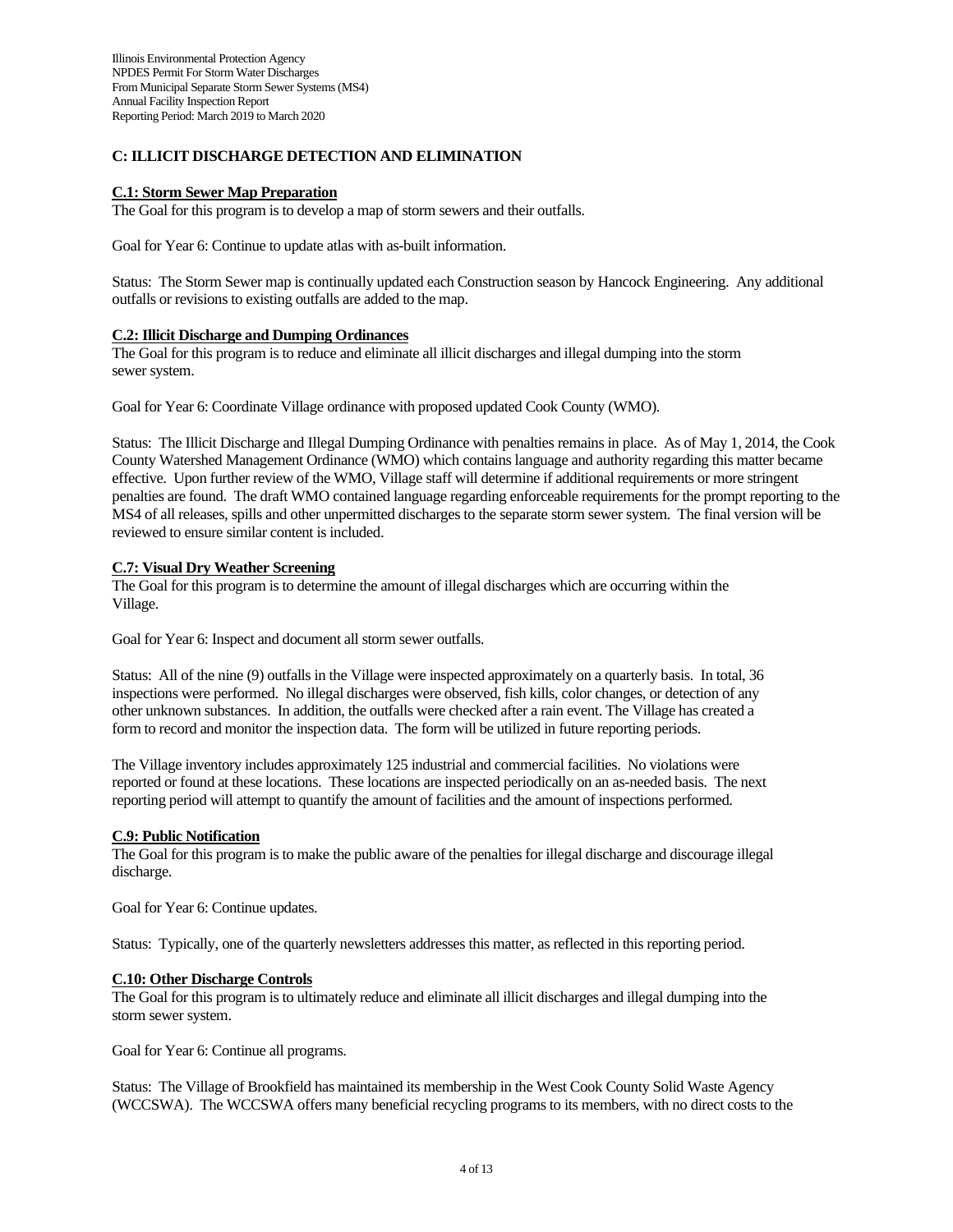residents. The WCCSWA hosts an Annual National Prescription Drug Take Back Day. The last event held in October of 2019 The Take Back event brought in 882,919 pounds (Almost 442 Tons) of unused or expired prescription medications and vape devices. This brings the total amount of prescription drugs collected by the DEA since the fall of 2010 to nearly 12.7 million pounds. In the past, an annual Household Hazardous Waste event was held, which received over 3,000 vehicles who deposited waste. Unfortunately, due to funding cutbacks, the County has no longer been able to provide funding for this program. We look forward to the reinstatement of this program. In the meantime, a long-term Hazardous Waste collection program is available in Naperville for the surrounding areas.

# **D: CONSTRUCTION SITE RUNOFF CONTROL**

## **D.1: Regulatory Control Program**

The Goal for this program is to submit erosion and sediment control plans for all developments greater than or equal to one acre in size to the IEPA.

Goal for Year 6: Continue program.

Status: Development plans that require a NOI for Construction Activities under NPDES permit No. ILR10 are identified by the Village Engineer as part of the site plan review process. The erosion and sediment control plans are reviewed by the Building Department and/or Hancock Engineering during the site plan review process. For Federally funded projects or projects involving IDOT, a Stormwater Pollution Prevention Plan is also required for developments of this size and the Contractor is also required to sign the Contractor's Certification Statement (IDOT BDE 2342), of which he will then assume the responsibility and release the Village from liability. During this reporting period, approximately 7 development plans were reviewed, all of which were below 1 acre in size, thereby exempt from the requirements listed above.

Furthermore, within the erosion and sediment control plans, the type of inlet filters required on construction projects has been revised to reflect the recent update to the Illinois Urban Manual. The use of hay bales is considered obsolete, and the new method of reusable sediment trap filters is more effective and efficient. Hancock Engineering attended a detailed presentation on this matter by the Kane-Dupage Soil and Water Conservation District. The presentation provided further information regarding Green Infrastructure storm water management techniques. The use of the new inlet filters is considered to be a Green method. We look forward to including additional Green methods in the upcoming reporting periods.

#### **D.2.: Erosion and Sediment Control BMPs**

The Goal for this program is to investigate and inspect the erosion and sediment control measures in public projects as part of developments greater than 1.0 acre.

Goal for Year 6: Continue program.

Status: This reporting period, 1 public projects and 6 private projects were inspected by the building department or Hancock Engineering with respect to erosion and sediment control measures, as listed within Section F of this report. Hancock Engineering typically provides the construction site inspection for the public projects. There are 3 inspectors in total who perform erosion control inspections. Hancock Engineering attended an NPDES Compliance seminar led by CPESC speakers, in order to obtain updated information in regard to erosion and sediment control measures. Additionally, Hancock Engineering added a Designated Erosion Control Inspector (DECI) to staff, in an effort to improve erosion and sediment control inspection practices.

# **D.3: Other Waste Control Program**

The Goal for this program is to ensure excavated materials are inspected, classified, and then delivered to the appropriate dumping facility based on the determined classification of waste.

Goal for Year 6: Continue program.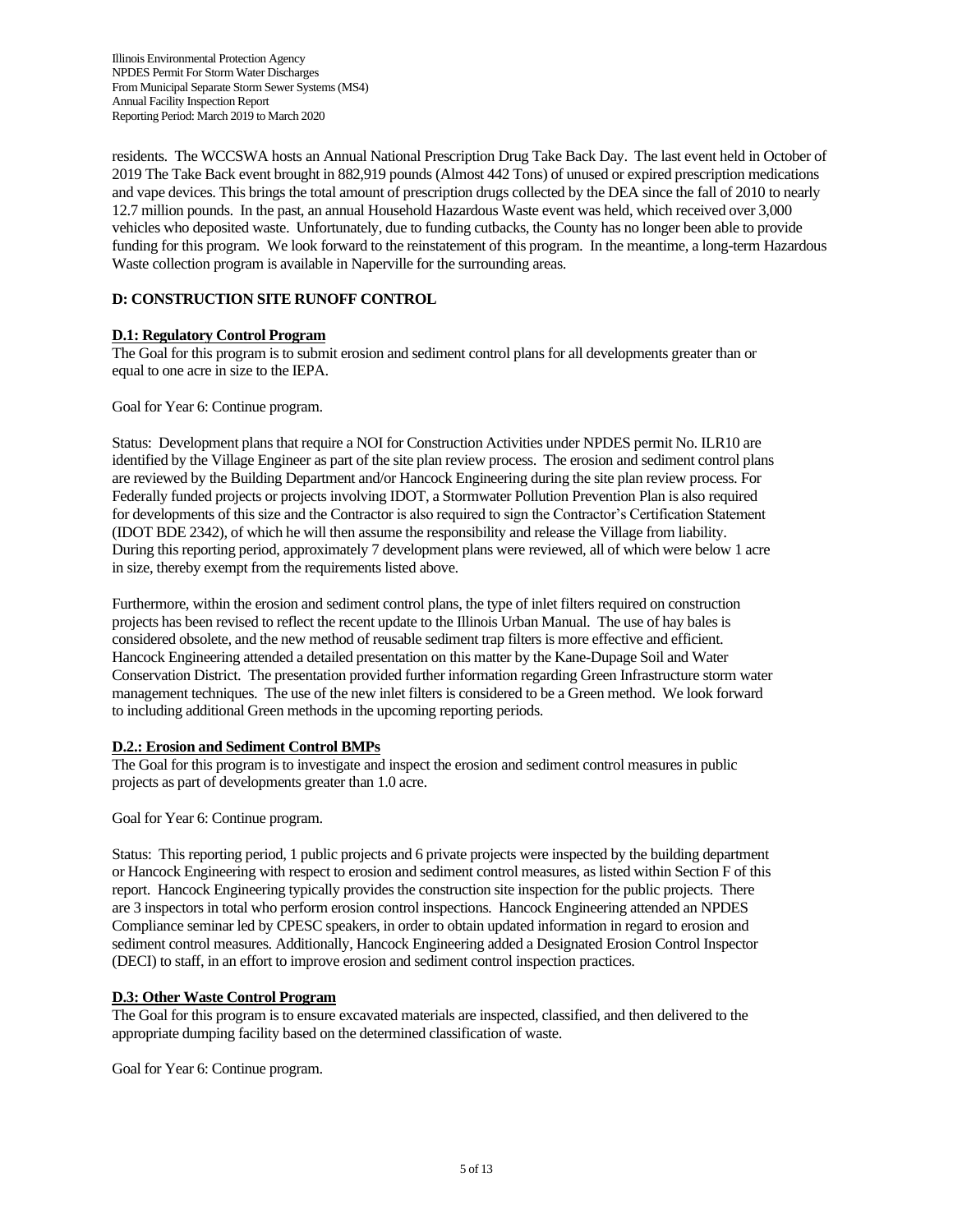Status: Effective August 2010, the IEPA has placed more stringent requirements regarding the excavation of soils from construction sites. In order for the Contractor to utilize Clean Construction and Demolition Debris (CCDD) landfills, the excavated material must be certified and tested by a Licensed Professional Engineer, as stated in EPA Form LPC 662 and 663. Furthermore, the IEPA is required to be notified by the landfill whenever material is delivered and discovered to not be acceptable CCDD fill and thereby rejected from the landfill. This process, including the established penalties in place, help ensure that the materials will then be delivered to an appropriate facility. The mentioned requirement has been required by the Village Engineer to be provided as a General Note on all Construction Plans. This helps to ensure that all excavated materials are disposed of properly.

# **D.5: Public Information Handling Procedures**

The Goal for this program is to track the number of complaints received and processed related to soil erosion and sediment control.

Goal for Year 6: Continue and review the specific complaints.

Status: The Village currently keeps record of all the public works directed complaints. The department is attempting to assemble a filing system to better categorize the complaints. Once this system is implemented, the specific complaints to erosion and sediment control can be reviewed and the input provided can be of value. The amount of complaints can then be tallied as well. At this time the form has been created and is ready for use. There were no complaints received during the past reporting period directly with regard to erosion control. Several complaints were received due to clogged storm sewer laterals, which turned out to be a result of excessive leaves in the system, not from erosion control methods.

## **D.6: Site Inspection/Enforcement Procedures**

The Goal for this program is to ensure 100% of all private construction sites are inspected for 100% of the required erosion and sediment control BMPs.

Goal for Year 6: Continue program.

Status: Typically the Building Department is responsible for inspecting private projects in the Grading Phase, Building Phase, and for a Final Inspection. During this reporting period, there were a large number of private developments that were inspected. Approximately 5 private developments were single family homes (of the teardown/rebuild type of construction). No violations or enforcement actions have been reported. A Certificate of Occupancy will not be granted unless the inspection is approved. All sites were approved without incident.

# **E: POST-CONSTRUCTION RUNOFF CONTROL**

#### **E.1: Community Control Strategy**

The Goal for this program is to reach out to the community as a means of reducing sources of post-construction control.

Goal for Year 6: Continue program.

Status: Due to the magnitude of problems from recent flooding, the Village has implemented a Flood Control Program. The intent of the program is to encourage residents to install flood control devices on their privately maintained sanitary sewer services. The flood control devices will keep the combined sewage from entering the basements of residences during storm events. Examples include installing overhead sewers or backflow preventers. The Village provides as much as 50% reimbursement to residents for an improvement up to \$10,000 in order to aid residents in this venture. Over past reporting periods, the Village has proudly provided over \$88,000.00 to residents as part of the program. This program was unavailable this past reporting period, but the Village plans to offer it again in future reporting periods. This BMP can also be considered a pollution control retrofit.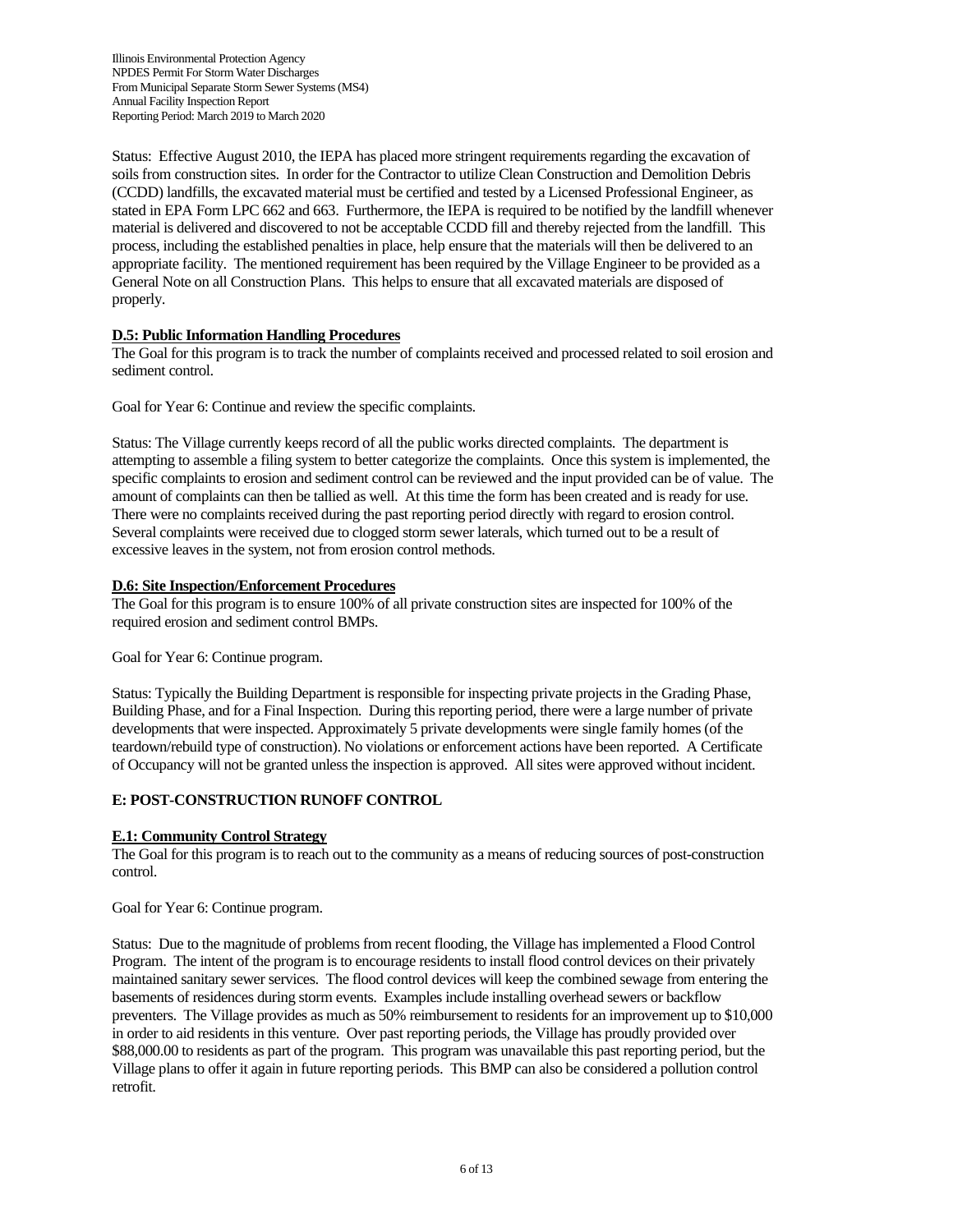## **E.2: Regulatory Control Program**

The Goal for this program is to enforce the Cook County Watershed Management Ordinance (WMO) and adopt any amendments.

Goal for Year 6: Continue enforcement of WMO.

Status: As of May 1, 2014, the WMO was considered effective. The WMO contains restrictions on the quality and quantity of water to be permitted to be discharged from developed sites.

## **E.3: Long Term O&M Procedures**

The Goal for this program is to include Green measures in future developments.

Goal for Year 6: Continue implementation of Green construction as budget allows.

Status: The Village is continually learning about Green construction methods and how they can be applied within the community.

As part of the Grand Boulevard Improvements Project, the Village of Brookfield included the green construction element of a bioswale. The bioswale included the subsurface storage of storm water as well as evapotranspiration by native plantings. The bioswale minimizes the amount of storm water actually leaving the property while filtering a majority of pollutants from the street runoff. A potential outcome of this Green infrastructure project is providing a validating example for other landowners within the Village who are contemplating the installation of a Green project. Lastly, this project should serve as an educational tool to residents about Green infrastructure techniques and their benefits. An educational sign has been installed at the bioswale and the Village has provided maintenance of the bioswale so that it may remain vigorous for years to come.

This previous reporting period's green construction accomplishments included the installation of 2 Green Alleys. The alley utilized permeable pavers to capture storm water and reduce flows to the combined sewer system.

The Village intends to continue to look into the feasibility of Green BMP strategies and how to appropriately apply them to future Village capital improvement projects. Upon developing a defined strategy (or various strategies), the Village can then move forward and implement them. This will be elaborated discussed in further detail in the next reporting period.

# **E.6: Post Construction Inspection**

The Goal for this program is to inspect construction sites periodically after final acceptance, to ensure that all BMPs contained in the plans are maintained in place. This will also entail Green construction methods in future developments.

Goal for Year 6: Inspect 50% of all sites on an annual basis, ensure that storm water BMPs are working appropriately.

Status: This task was performed this reporting period but will be better documented in upcoming reporting periods. The Village would like to inspect the various aspects of storm water improvements and Green construction within the Village jurisdiction, which were called for in the original construction plans. Currently, the Village has been performing Post Construction Inspection wherever complaints have been presented or an observed issue was noted. As a preventative measure, the Village should inspect sites which are not initially deemed to be a problem.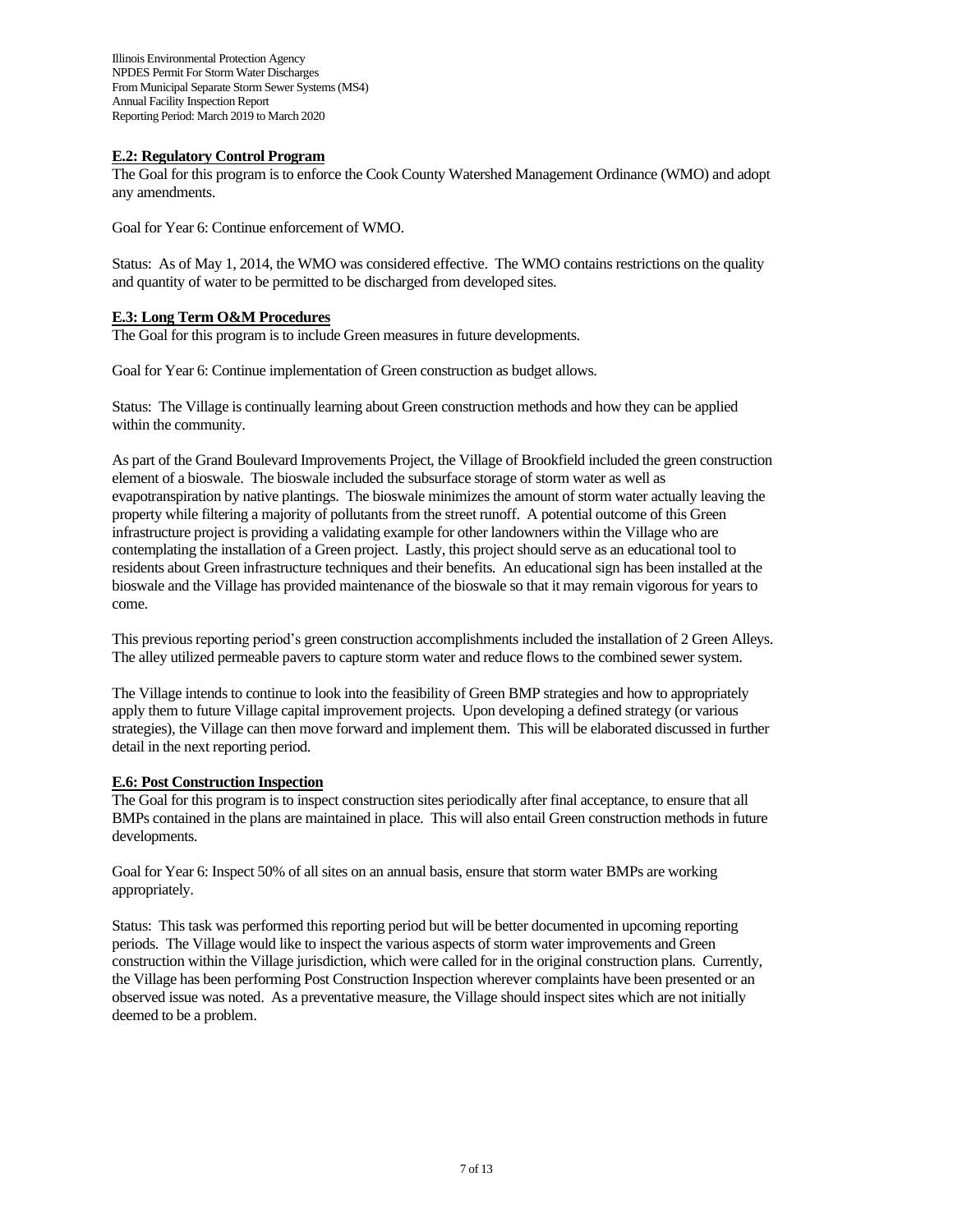## **F: POLLUTION PREVENTION/GOOD HOUSKEEPING**

## **F.1: Employee Training Program**

The Goal of this program is to identify current practices that contribute to stormwater pollution and implement programs and procedures for Public Works activities that reduce and eliminate the discharge of pollutants into storm sewer systems.

Goal for Year 6: Continue training program as well as incorporate Green/Sustainability education.

Status: The Village continues the training program by educating its employees on topics applicable to storm water management. The Public Works Water Operator attended annual training classes containing information regarding reduction of water losses, as well as a seminar regarding Corrosion of Water Mains. Public Works employees again attended training upon the purchase of a new and improved street sweeper. The training program for the sweeper included methods to reduce the sweeping of debris and leaves into the storm system. Public Works employees also attended IRMA safety training, which touched upon the safe management of materials and liquids which could ultimately enter the storm system. The Village Forester attended several seminars regarding various topics with respect to trees.

#### **F.2: Inspection and Maintenance Program**

The Goal of this program is to directly reduce the amount of debris from entering storm sewer structures and entering the storm sewers.

Goal for Year 6: Continue street sweeping program and sewer cleaning/structure cleaning program.

Status: The entire Village is swept on average once every 7 days. Street sweeping covers approximately 10 miles per day of operation, operating 5 days per week. Street sweeping is performed for a minimum of 8 months, but changes in weather may increase the amount. 4.5 cubic yards of debris is removed per day on average, resulting in a yearly total of 810 cubic yards of debris removal.

Approximately 225 Catch Basins were cleaned this reporting period. The jetting of sewers is performed on an "as needed" basis. Approximately 2,500 feet of sewers were jetted this year by public works. Approximately 16,000' of combined sewers were jetted and televised by a Contractor this year as well.

The Village provides extensive leaf removal in the fall, utilizing their own manpower as well as Contractors. In total, approximately 3,300 Cubic Yards of leaves were removed. This preventative measure reduces substantial discharges of particulates/solids, phosphorus and petroleum-based materials into Salt Creek. Public Works provides branch pickup for parkway trees as well as special private property pickup under special circumstances.

The "Small Streams" debris removal program, as carried out by the MWRD, was not performed this reporting period. The program is performed as needed and as funding allows. The Village works in partnership with the MWRD by providing aid to the debris removal process.

#### **F.3: Municipal Operations Storm Water Control**

The Goal of this program is to directly reduce the amount of contaminants entering the storm sewer system, as a result of municipal operations.

Goal for Year 6: Continue modified program.

The Village of Brookfield provides a storage facility for its salt. The salt is kept beneath a covered structure. The application of the salt to streets has been kept at a minimum, and additives are applied to increase the effectiveness of the salt while minimizing the quantity. Approximately 1,000 Ton of Rock Salt with Calcium Chloride was applied to the streets this past year. Other less-abrasive salts were used on sidewalks containing Magnesium Sulfate, reducing corrosion and damage to surface materials.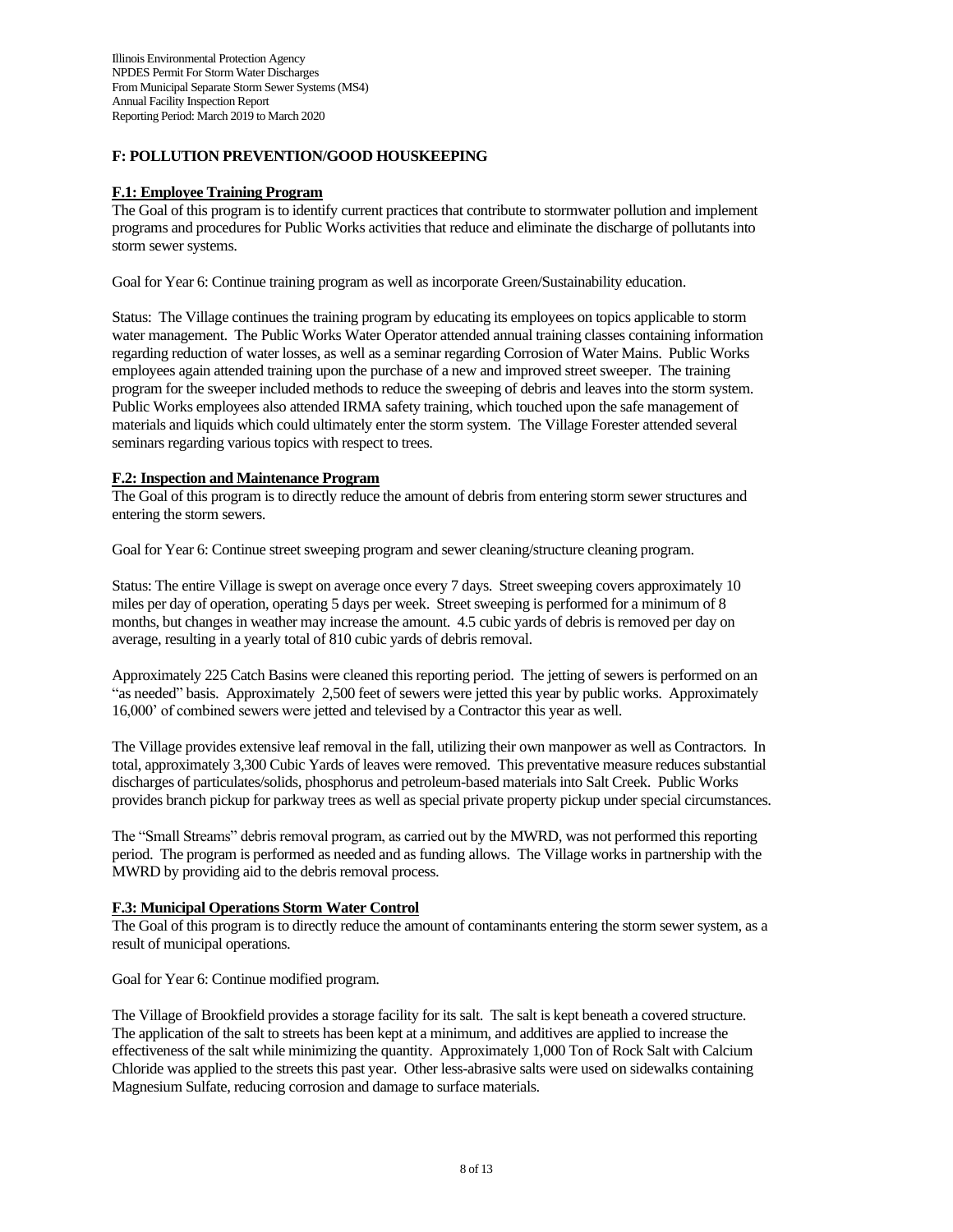The Village of Brookfield also has a strict schedule of frequent maintenance on its fleet of Village vehicles, in order to reduce the amount of unnecessary discharge of automotive fluids. The machinery is under a schedule which is monitored on an "hourly" basis. This program will be continued. Triple Basins in garage areas are continuously inspected and cleaned on a regular basis. The maintenance yard is inspected on an as-needed basis, and maintenance is performed accordingly. A Stormwater Pollution Prevention Plan (SWPPP) was created in an effort to address the stormwater control needs of the Public Works Yard.

0 gallons of pesticides and herbicides were applied throughout the Village by staff. The targeted locations are typically vacant lots and overgrown areas. Approximately 500 gallons were applied by Contractors to other locations within the public Right-of-Way.

The Village has received the Tree City USA award for 38 years and has received an additional distinction by way of the "Growth Award" for 25 years, for those communities who are above and beyond the Tree City requirements. The Village planted approximately 124 trees this reporting period. The Tree City program reduces the amount of erosion while improving aesthetics at the same time. Furthermore, the Village is part of the Tree Consortium which helps utilize local nurseries and improve the quality of trees, thereby reducing waste and additional installations.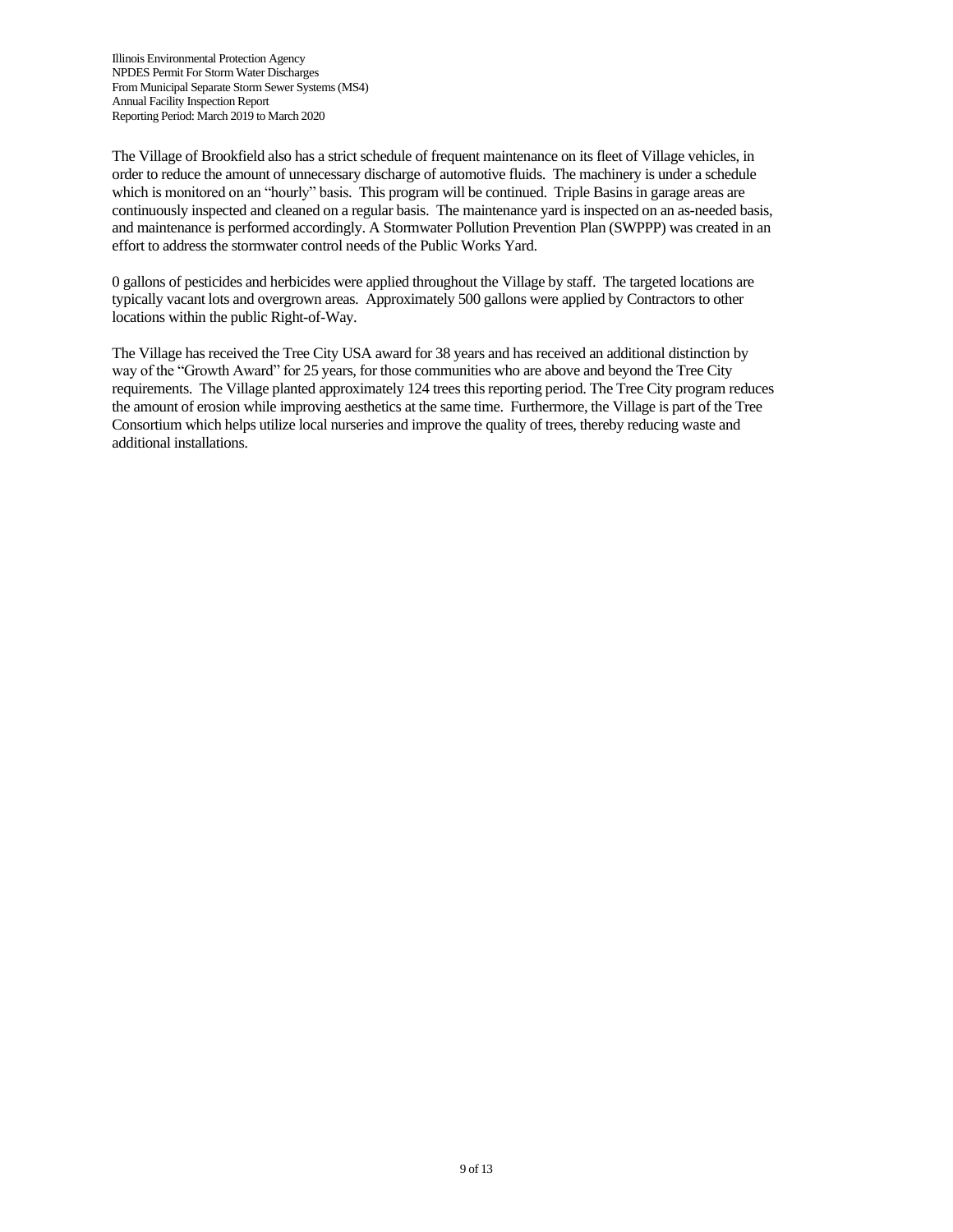# **Assessment of Appropriateness of Identified BMPs (and Progress Towards a Reduction in Pollutants Discharged)**

The BMPs listed below provided pertinent results with regard to their effectiveness in meeting their measureable goals and reducing pollutant discharge, within this reporting period. All other BMPs which are omitted either did not provide an affirmative result this period (either positive or negative) or need more time to be observed in order to fairly judge their effectiveness. An in-depth analysis of all BMPs is scheduled for the end of the 5-year period.

**A.1 Distributed Paper Material** Resident input regarding the newsletters is taken into account, when received. It is difficult to attribute a decrease in pollutants directly to the newsletters, so the most appropriate way to determine the effectiveness of a newsletter article is from Resident input at Village Hall.

**B.5 Volunteer Monitoring** An unintended, positive result of trash removal was Public Education. In addition to the reduction of pollutants, many residents were able to become more knowledgeable about the Stormwater System and pass this information along to their neighbors. This can be incorporated in the future as an Outreach Strategy.

**B.7 Other Public Involvement** Public Works employees and Village officials reported that an increase in resident discussion occurred regarding the stencils and lids. This supports the fact that stormwater awareness is on the rise, which leads to the ultimate goal of increasing resident involvement. The strategy is to incorporate as many residents as possible.

**C.7 Dry Weather Screening** The goal of the Illicit Discharge Detection and Elimination category is to reduce and eliminate all illegal discharges. There have been nearly zero illicit discharges reported or prosecuted in the Village. This may or may not be attributed to the effectiveness of the storm water program. In order to support this fact that the program is successful and to increase confidence that no illegal discharges actually occured, further inspection should be performed. It is anticipated that most of the additional inspection will be performed by residents who have gained a greater awareness of the storm sewer system. They in turn will communicate directly and indirectly with Village staff. Village staff should also increase the amount of inspections, when possible. This relationship between the program and the amount of illegal discharges will be evaluated in depth at the end of the 5-year period.

**C.10 Other Discharge Controls** The goal of this BMP category is a reduction of contaminants. It is unknown whether the reduction would take place primarily at a landfill, within Village boundaries, or a location within transit. The primary source-point needs to be investigated further in order to effectively gauge the program. The electronics recycling is assumed to reduce the amount of mercury. At this time, the Village does not have funding to perform mercury detection tests as a program gauge but try to obtain data from other testing entities.

**D.1 Regulatory Control Program** The goal of this BMP category is to reach 100% compliance for NOI submittal of development projects that are 1.0 acre or greater. Unfortunately, with the economic downturn there are not many developments being planned. Also, due to the urban nature of the Village, most developments are on property that is less than 1.0 acre in size.

However, when this BMP is indeed applicable, we believe it will be quite effective by placing the responsibility on the Contractor (Contractor's Certification Statement) and should decrease the amount of erosion control/pollutant discharge deficiencies. The amount of penalties given to Contractors, if any, will be tabulated and evaluated at the end of the 5-year period, with the assumption of a decrease.

# **D.5 Public Information Handling Procedures**

This BMP will require several years of data collection in order to establish a benchmark. At that time, this BMP will be useful in order to evaluate the Construction Site Runoff Control category. The input from residents can be reviewed to determine if positive and beneficial changes can be made to the program. Also, the amount of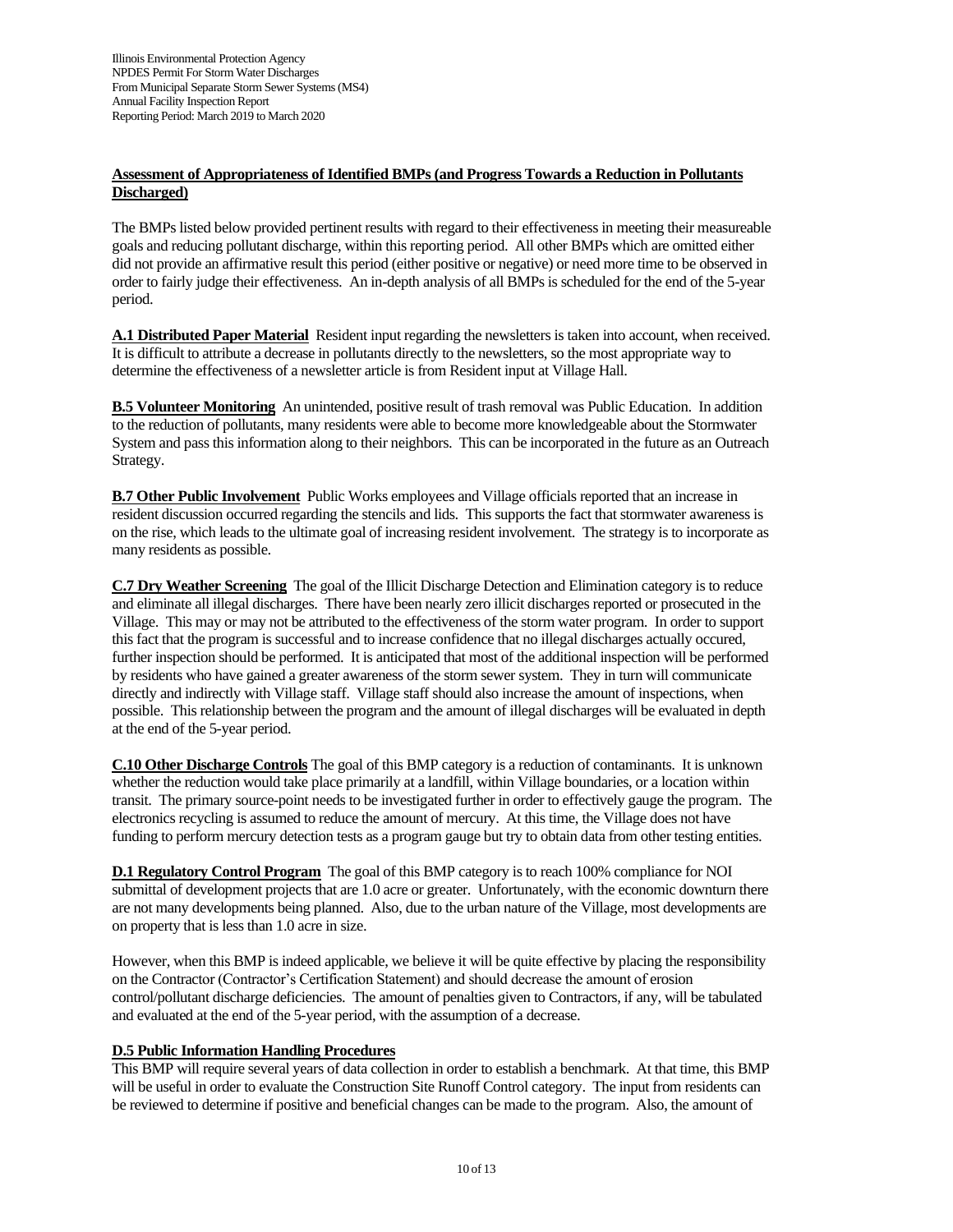complaints received will be analyzed. Ideally, a correlation between the increase/decrease of the amount of complaints and the effectiveness of the program, will be able to be observed.

# **E.1: Community Control Strategy**

This BMP will be analyzed in future reporting periods with respect to volume of contamination, which is mitigated, as well as the quantity of pollutants removed from the storm sewer system.

## **E.3: Long Term O&M Procedures**

An apparent challenge for this BMP is being able to apply the Green Infrastructure strategies to an already developed urban area. The majority of foreseeable Green improvements would come by way of "retro-fit", as opposed to the ease of installation in a new development. Some of the retro-fit options we have been identified at this point are permeable pavers, tree-box biofilters, stand alone biofilters, rain gardens, rain barrels, and bioswales. At this point, the costs need to be fully evaluated, as well as an implementation schedule and associated requirements. The aesthetic concerns of a retro-fit are also to be reviewed. Another challenge is that when using a new technology, unfortunately there is a risk involved. Therefore, other pilot programs and case studies in the area need to be reviewed, while drawing as much pertinent data from them as possible.

## **E.6: Post Construction Inspection**

This BMP will include strict inspection of Green construction methods in upcoming reporting cycles. Currently, Hancock Engineering is sharing basic information with the Village regarding Green methods. Over time, the Village inspectors should become more knowledgeable and experienced in this type of inspection. Another desired outcome of Post Construction Inspection is that word will spread amongst property owners to keep their storm systems working as designed, because the Village will perform future inspections.

## **F.1: Employee Training Program**

Employee training is a key component to the success of the MS4 program. By educating the Village Staff on current practices that reduce and eliminate the discharge of pollutants into storm sewer systems allows the employees to perform these activities in a more effective manner.

#### **F.2: Inspection and Maintenance Program**

Street sweeping not only reduces the amount of debris that enters storm sewer structures and sewers, it also enhances the look of the community. This combined with the sewer televising and cleaning program helps the Village identify areas that require maintenance and repair, thus keeping the sewer system operable and addressing issues before they become more costly.

#### **F.3: Municipal Operations Storm Water Control**

By taking measures to properly store and protect the salt supply, the Village is able to reduce unnecessary runoff into the storm sewer. The maintenance of the Village vehicles also helps reduce automotive fluid leaks which in turn keeps these pollutants out of the storm sewer system.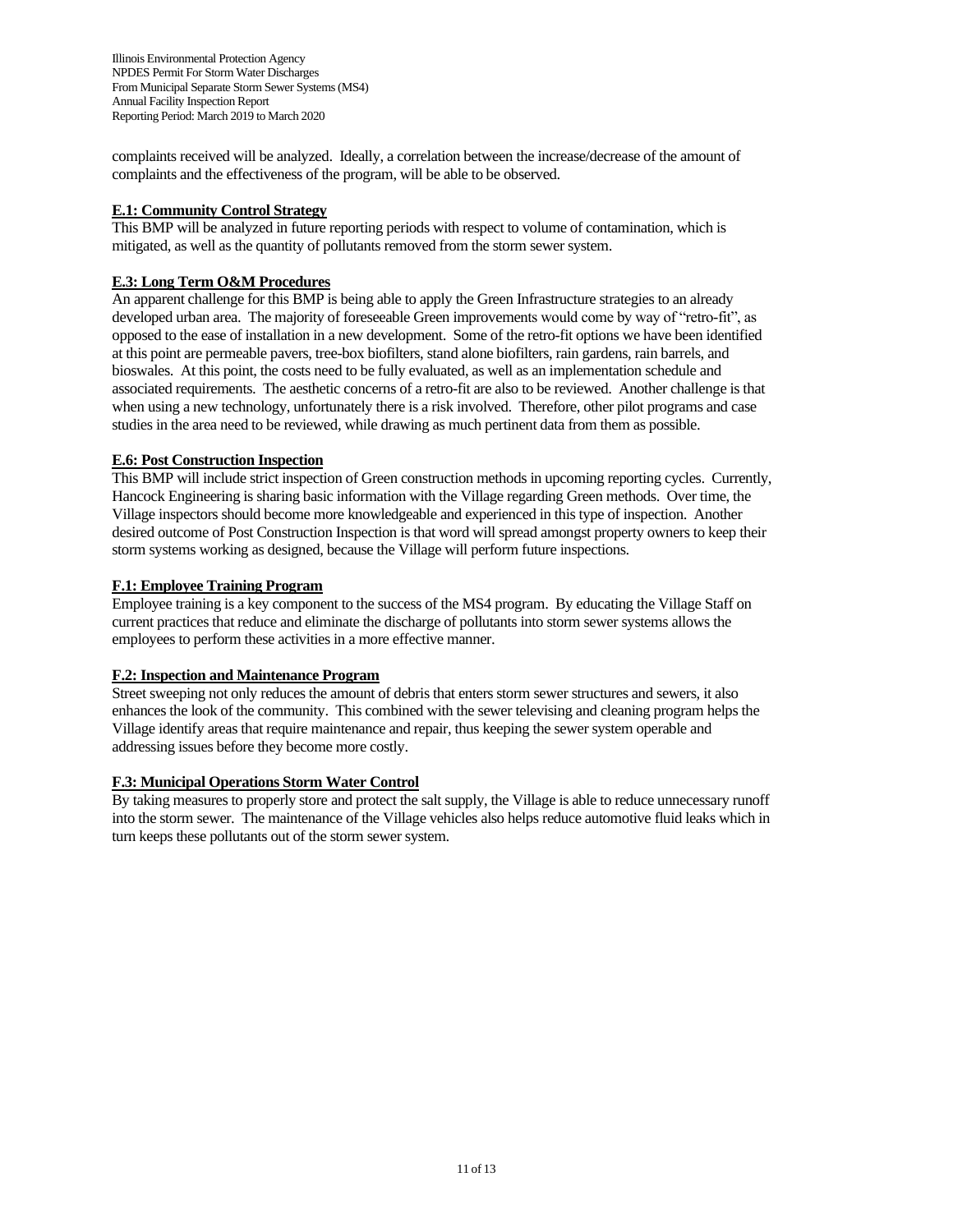# **SECTION C. INFORMATION AND DATA COLLECTION**

Rainfall data is continuously monitored by the 2 rain gauges at the Public Works yard. Additional local rainfall data is found on the MWRD website. The MWRD has 12 monitoring stations measured daily to the nearest hundredth of an inch. The Village relies on rain gauge information taken from the nearest rain gauge of the MWRD. The MWRD Rain Gauge No. 5 is located in nearby Cicero, IL. The rain gauge data is provided on the MWRD website a[t http://www.mwrd.org/irj/portal/anonymous/overview](http://www.mwrd.org/irj/portal/anonymous/overview) and can be reviewed by clicking on the link entitled "Rain Data History."

# **SECTION D. NEXT REPORTING CYCLE - SUMMARY OF ACTIVITIES TO BE UNDERTAKEN**

The Village of Brookfield intends to pursue the milestones outlined for Year 5 in the 2014 Notice of Intent (NOI) Permit Renewal, with the exception of those discussed in "Assessment of Appropriateness of Identified BMPs (and Progress Towards a Reduction in Pollutants Discharged)", which are to be revised as such.

# **SECTION E. NOTICE OF RELIANCE UPON OTHER GOVERNMENTAL ENTITIES**

The Village of Brookfield relied upon the MWRD to satisfy some of the permit obligations during this time period.

The District's Board of Commissioners adopted the Watershed Management Ordinance (WMO) on October 3, 2013, which became effective on May 1, 2014. Reliance upon BMPs within the WMO will be discussed in future reporting.

The Village relies upon the MWRD with respect to Water Quality Monitoring including Total Maximum Daily Load (TMDL) and Pollutant Management. The MWRD provides monitoring data reports regarding the quality of local waterways throughout Cook County including nearby Salt Creek and Des Plaines River. The reports for each monitoring station are generated monthly and may be found at: <http://www.mwrd.org/irj/portal/anonymous/WQM>

Hard copies of the data are also submitted directly to the IEPA annually, to the attention of Alan Keller of the Permit Section.